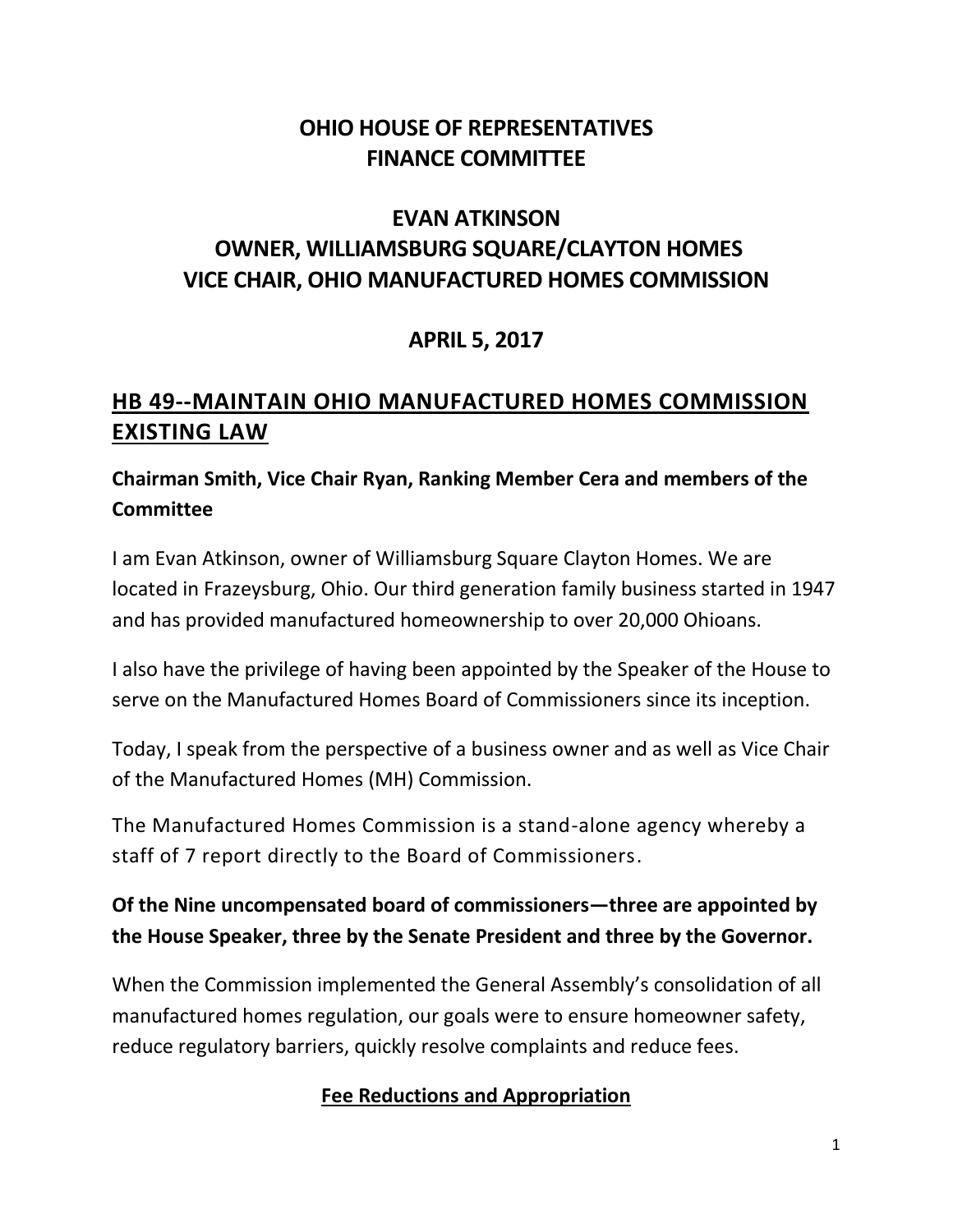**The MH Commission's actual expenses in the last fiscal year were \$896,000 resulting in 25% of the Commission's appropriation being returned to the state. The Commission is 100% self- funded by fees and receives no GRF monies.** 

The business people on the MH Commission spearheaded a revenue vs expense study last year. As a result, the MH Commission is currently in the Rule making process to **reduce homeowner inspection fees by \$546,400 and businesses fees by \$503,800 for the biennium- a 22% reduction in fees,** which is on top of a previous 10% reduction in park license fees.

As a result, the Manufactured Homes Commission only needs \$795,000 in annual appropriation, should present law be maintained. This compares to the Department of Commerce's (DOC) appropriation request in excess of \$1 million plus additional unlimited appropriation authority if needed to run the same program.

#### **Customer Service, Inspections, Complaints**

The Department of Commerce indicated in previous testimony they would utilize 30 of their in house commercial building inspectors to conduct only a percentage what they thought were 1,600 manufactured home installation inspections. Actually the MH Commission averages 9,000 home installation inspections annually. Manufactured homes are the only homes in Ohio 100% inspected in the factory construction phase as well as the onsite installation, utility connection and occupancy phase.

During previous testimony, DOC indicated installation inspections primarily involve plumbing and electrical components. In reality the vast majority of home inspections involve complex foundation and anchoring systems unique to manufactured homes.

According to the organizational diagram DOC provided in the LSC Redbook they did not identify responsibility for state law mandated licensing, inspection and regulation of the 1,600 manufactured home parks. They did not address the more than 1,350 park resident health and safety cases as well as approximately 5,000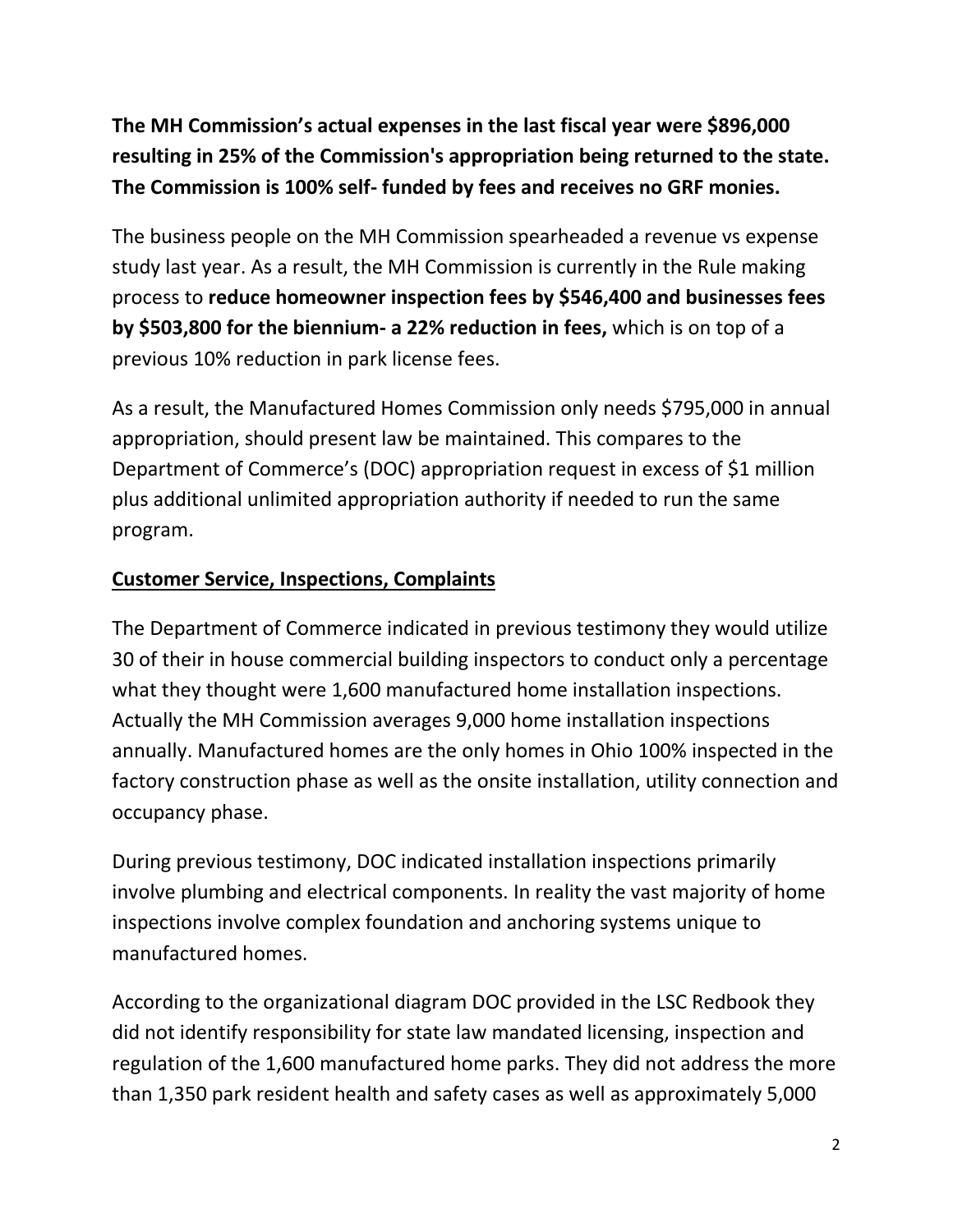regulatory issues addressed annually. The reality is 80% of the MH Commission's workload is with manufactured home parks.

DOC indicated their 30 inspectors perform 27,000 commercial inspections and will absorb the inspections for the MH program with existing staff. If so, the more than 12,000 inspections and cases handled by the Commission today would increase the DOC workload by nearly 50%.

Consequently, as a business owner I find it a real stretch to believe DOC can run the program for less especially when you consider DOC Division staff salaries average \$68,000 annually -which is nearly 18% higher than the MH Commission staff.

Our industry already has experience with the DOC's Division of Industrial Compliance's *Modular Home* plan approvals. More than half of modular homes are also built by our industry. *(Modular homes are built according to a state building code, whereas manufactured homes are built to a pre-emptive national building code).*

Unfortunately our industry has too often experienced delays of 30 days or more by DOC for modular plan approvals. In neighboring states, this process generally is accomplished in a day or two (a week tops).

Under HB 49, this same Division of Industrial Compliance would operate nearly the entire manufactured homes regulatory program. By contrast, Manufactured Homes Commission approvals take 1 day or less.

I can't imagine as a business person why the Administration believes DOC's high cost structure, layers of supervision and slow responsiveness could ever approach the demonstrated track record of savings, efficiency and customer service by the Manufactured Homes Commission.

Ohio's manufactured home residents with an average income of \$26,000 do not deserve to be marginalized by abolishing the Manufactured Homes Commission.